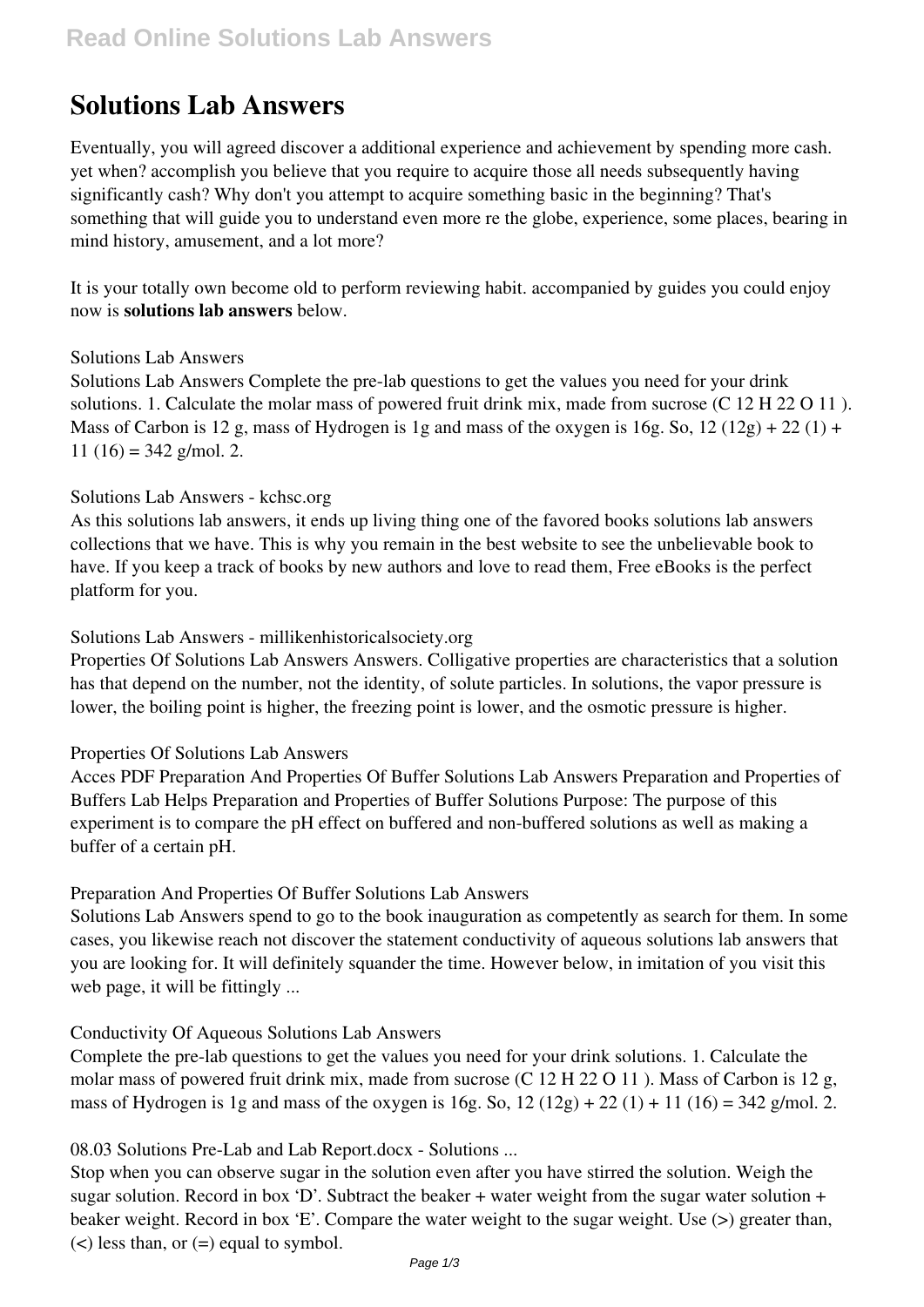# Eighth grade Lesson Solutions Lab | BetterLesson

Dr. Boom's Mirror Lab Puzzles Answers & Solutions Puzzle #1 – Cruel Souls. Copy the Abomination with Prince Taldaram. Use Kidnapper on a Sea Giant. Kill your opponent's Abomination with your Kidnapper. Trade your Abomination into the 6/1 Worgen Greaser. Kill the remaining Sea Giants with Soulfire and the Cruel Dinomancer. Puzzle #2 – Ride the Wave

## Dr. Boom Puzzle Lab Solutions Guide - Dr. Boom Puzzles ...

Can I create an online solution with you that has these Lab Simulations along with other materials, such as an e-Lab Manual or Student-Entered Data Worksheets? Yes, that pricing above is just for doing the HM Lab Simulations, but we are happy to work with you on a larger solution that meets your needs including videos, interactives, electronic lab notebooks, e-Lab Manuals, assessment tools and ...

Lab Solutions Lab Simulations | Macmillan Learning for ...

Chegg Solution Manuals are written by vetted Chegg experts, and rated by students - so you know you're getting high quality answers. Solutions Manuals are available for thousands of the most popular college and high school textbooks in subjects such as Math, Science (Physics, Chemistry, Biology), Engineering (Mechanical, Electrical, Civil), Business and more. Understanding homework has never been easier than with Chegg Study.

# Textbook Solutions and Answers | Chegg.com

Solution of Sodium Hydroxide Lab 7: Acid–Base Titration Lab 11: Using Different Indicators for pH Determination Lab 19: Properties of Buffer Solutions Lab 24: Determining K a by Half-Titration of a Weak Acid Chemfax Acid Base Titration Lab Answers - ESNZ Chemfax Acid Base Titration Lab Acid–Base Titration Experiment 7 Lecture and Lab

# Chemfax Ph Buffer Solutions Lab Answers

Demonstrate understanding of solution concentration by: 1. Describing the similarities and differences between concentrated and dilute solutions. 2. Comparing the concentrations of all molecules and ions in concentrated versus dilute solutions of a particular acid or base. Use both the strength of the acid or base and the concentration of its solution in order to:1.

# Acid-Base Solutions | Golabz

The Azure Solutions Lab in Redmond, Washington is your single destination for planning, designing, coengineering and validating your solution to ensure success. For nearly 20 years, the lab has facilitated onsite collaboration between customers, partners and product development teams across Microsoft.

# Azure Solutions Lab | Microsoft Azure

Moles of KHP in 10 cm 3 of solution in where V is a given volume of water. conical flask (n cf) =  $[c]$ KHP x V. General Formulae.  $n = m/M$  mol [c] 1 x V 1 = [c] 2 x V 2. Volume of NaOH added = Final Volume – Initial Volume. where. n is number of mols of KHP. m is mass of KHP in grams. M is the Molar mass in grams. V is the volume in cm 3

# Titration Lab: NaOH with Standardized solution of KHP ...

Financial Solutions Lab Logo. Financial Solutions Lab Logo. Chicago, IL, Oct. 27, 2020 (GLOBE NEWSWIRE) -- The Financial Solutions Lab, an initiative from the Financial Health Network in collaboration with JPMorgan Chase and Prudential Financial, announced today the launch of its seventh Accelerator Challenge, focused on helping people improve financial resilience and build long-term financial ...